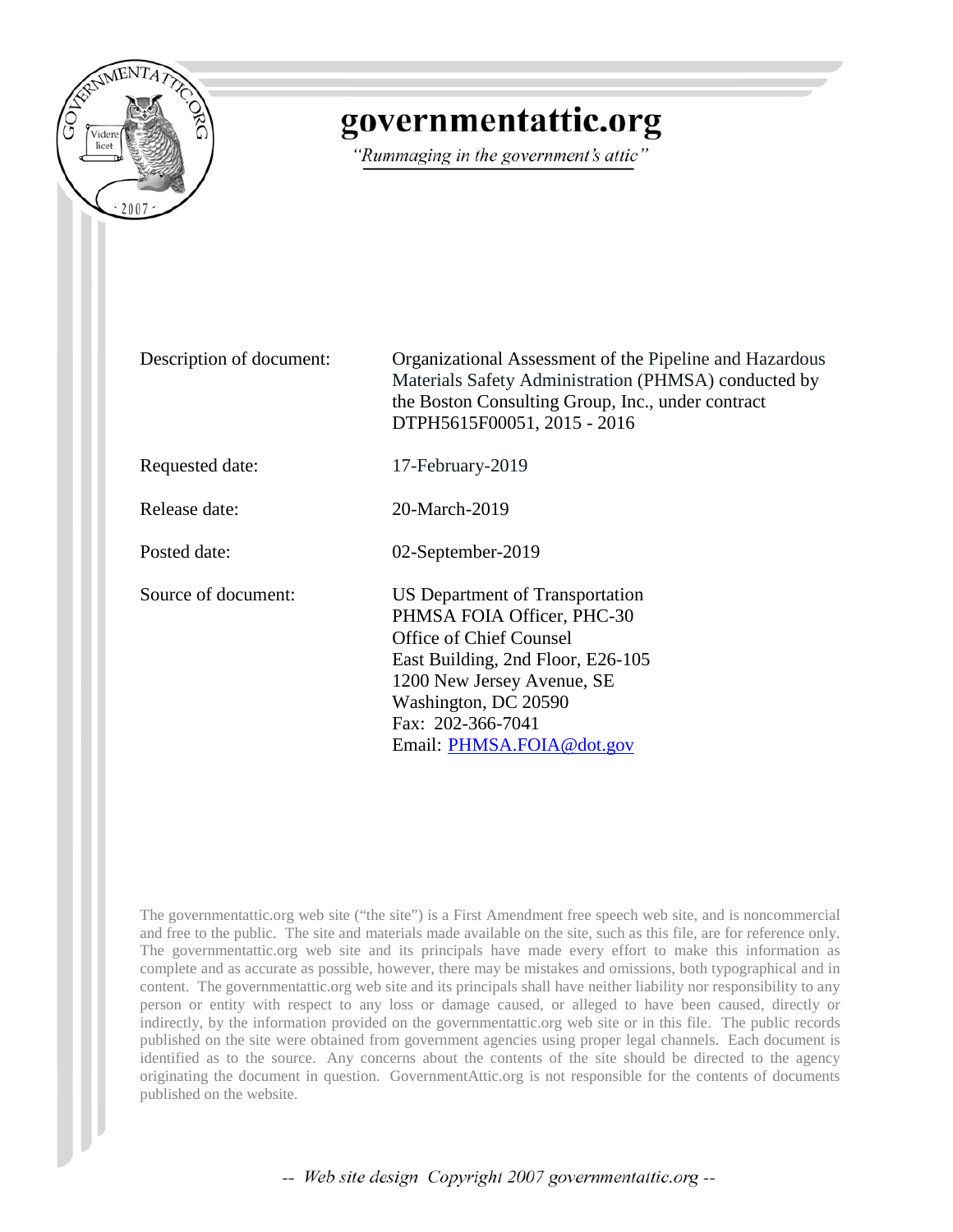

**Pipeline and Hazardous Materials Safety Administration** 

 $\alpha$ 

1200 New Jersey Avenue, S.E. Washington, D.C. 20590

3/20/2019 FOIA Control Number: 2019-0104

#### Transmitted via Electronic Mail – Read Receipt Requested

This letter acknowledges receipt of and responds to your Freedom of Information Act (FOIA) request dated 2/17/2019 and received in the Pipeline and Hazardous Materials Safety Administration's (PHMSA's) FOIA Office on 2/26/2019. You requested "a copy of the Organizational Assessment of PHMSA conducted in 2015 - 2016 by the Boston Consulting Group, Inc., under contract DTPH5615F00051."

We have assigned your request with control number **2019-0104.** Please identify all communications concerning your request with this control number.

Attached, please find seven pages we are releasing to you in full which includes a 2016 presentation of the assessment. We believe this information satisfies your request, but if it does not, please contact us at PHMSA.FOIA@dot.gov within 14 calendar days from the date of this letter and provide clarification on the additional information that you seek so that we may supplement our response to your request. If we do not hear back from you **within 14 calendar days,** then we will assume you are satisfied with this response and close the file on your request.

If you have any questions about your request, you may contact Madeline Van Nostrand, FOIA Officer, by phone at 202-366-0273 or by email to PHMSA.FOIA@dot.gov. You also may seek the services of our FOIA Public Liaison, Gordon Delcambre, Office of Governmental, International and Public Affairs, by phone at 202-366-4831 or by email to phmsapublicaffairs@dot.gov.

Sincerely,

**Digitally signed by MADELINE M VAN MADELINE M VAN NOSTRAND NOSTRAND** FOIA Officer, Office of Chief Counsel Pipeline and Hazardous Materials Safety Administration (PHMSA)

Attachment: 2019-0104 Response Package 2019.03.20.pdf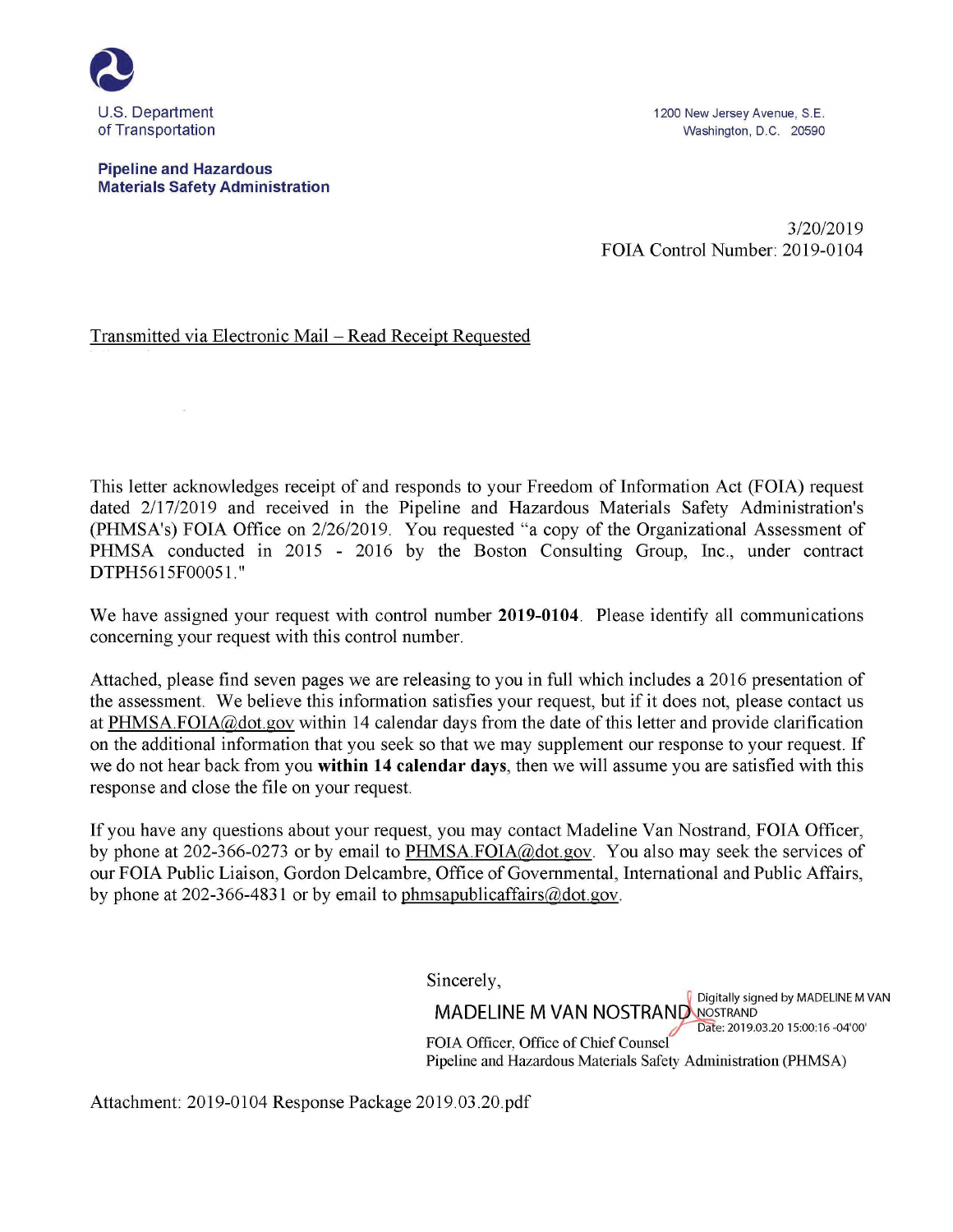# *Recall***: PHMSA's Organizational Structure**



**Strengthen key functions that are essential to our operations** 

\* The Executive Director will also serve as the statutorily-required Assistant Administrator for Pipeline and Hazardous Materials Safety and Chief Safety Officer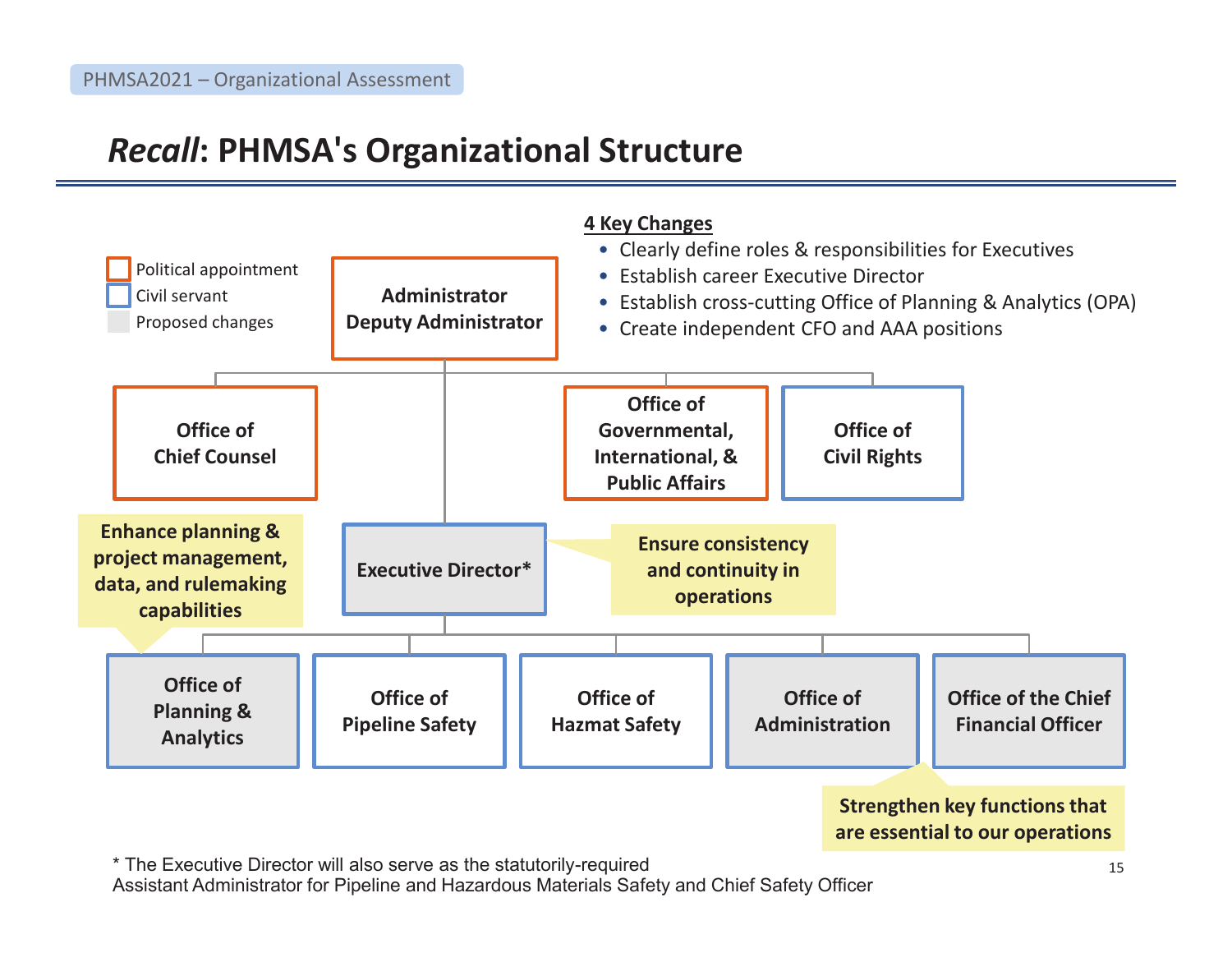# **Update: PHMSA2021 Organizational Changes**

- **Defined roles and responsibilities for Executive Director and AA of OPA**
- $\boldsymbol{\nabla}$ **Defined vision, functions, structure for the new OPA**

## $\boldsymbol{\Sigma}$ **Moving forward on key positions**

- Deputy Administrator and Chief Counsel positions filled
- Currently selecting for 2 Senior Leaders (SLs) of Research and Economics
- Posted AAA and CFO positions
- ED and AA of OPA positions soon to be posted

## **Where we are today What's ahead through 2016**

- $\Box$  **Continue to recruit for and fill key leadership positions**
- $\Box$  **Cascade definition of roles & responsibilities through the agency** 
	- HQ and Field roles
	- Clarify decision-making authority
	- Update organizational manual
- $\Box$  **Stand-up new OPA group**, including Rulemaking operating model
- $\Box$  **Develop/communicate SOPs in a number of critical areas, including** 
	- Training & qualifications
	- Accident investigations
	- Hiring & on-boarding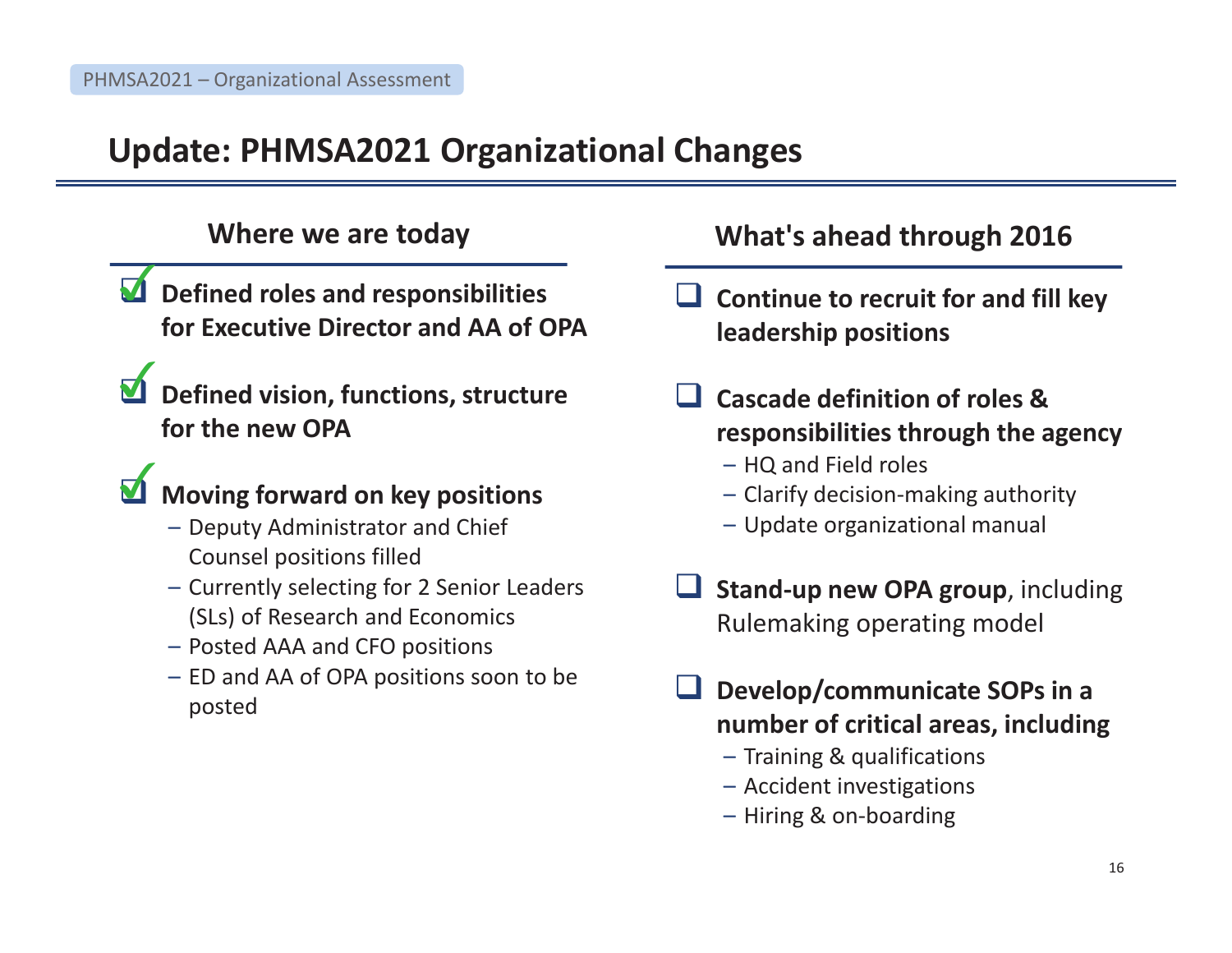# **Update: Executive Director – Overview of ED Role**

## **PHMSA's Executive Director will...**



**Oversee / manage day-to-day agency programs and operations,** including managing career SES at the AA level



**Ensure consistent execution and coordination across the agency:** 

- Establish and ensure consistent execution of agency-wide SOPs, approaches, methodologies, etc
- Coordinate and make trade-offs / allocations across offices
- Identify and execute operations improvement opportunities



**Ensure continuity in operations** 



**Drive execution / implementation of PHMSA2021**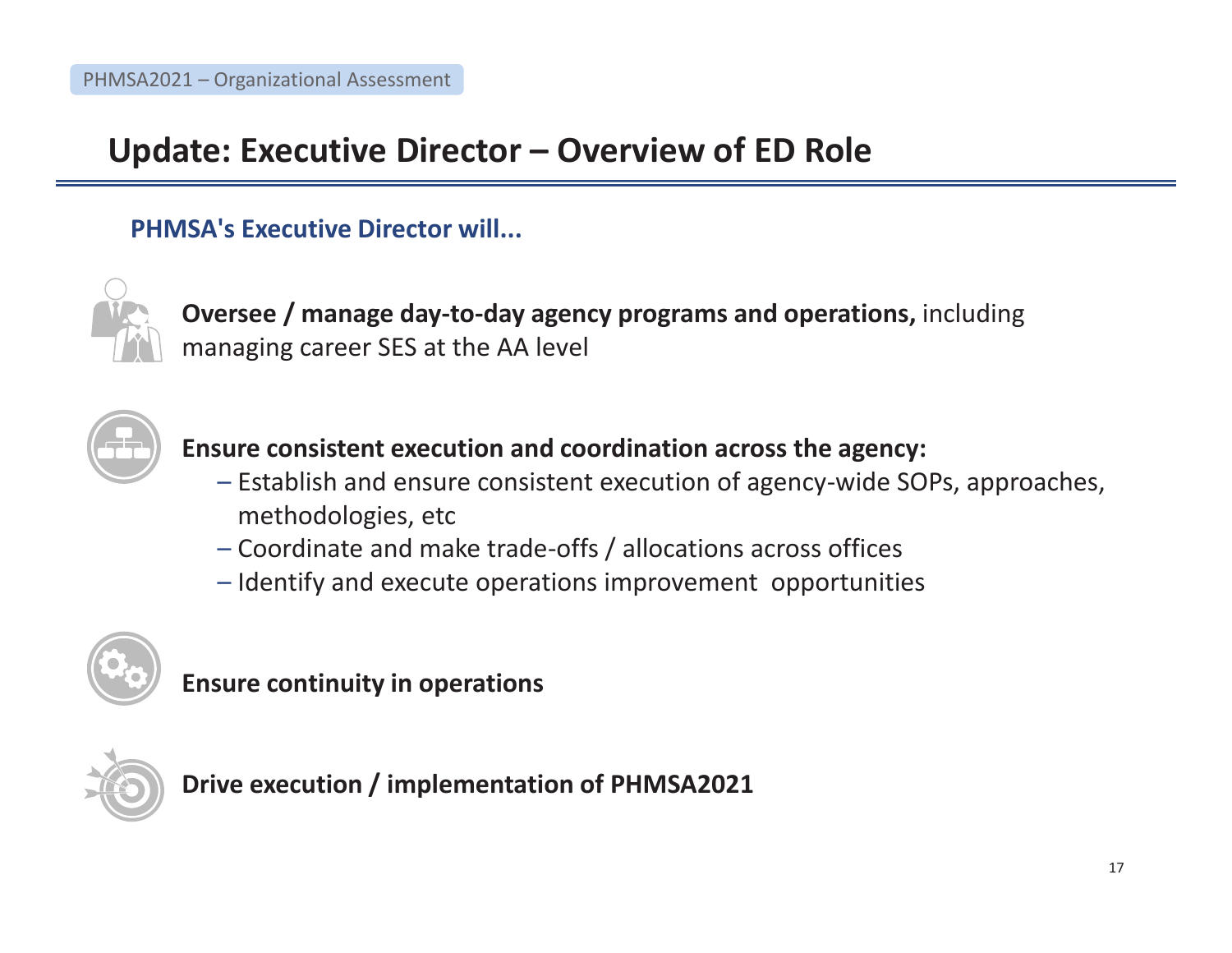# **Update: Office of Planning & Analytics to support PHMSA2021**

## **OPA will support PHMSA's vision and mission by:**

- Establishing agency-wide approaches and standard operating procedures
- Advising and executing on complex, predictive data and economic analysis
- Teaming to develop innovative solutions to PHMSA's hardest problems

## **Across three main areas.....**

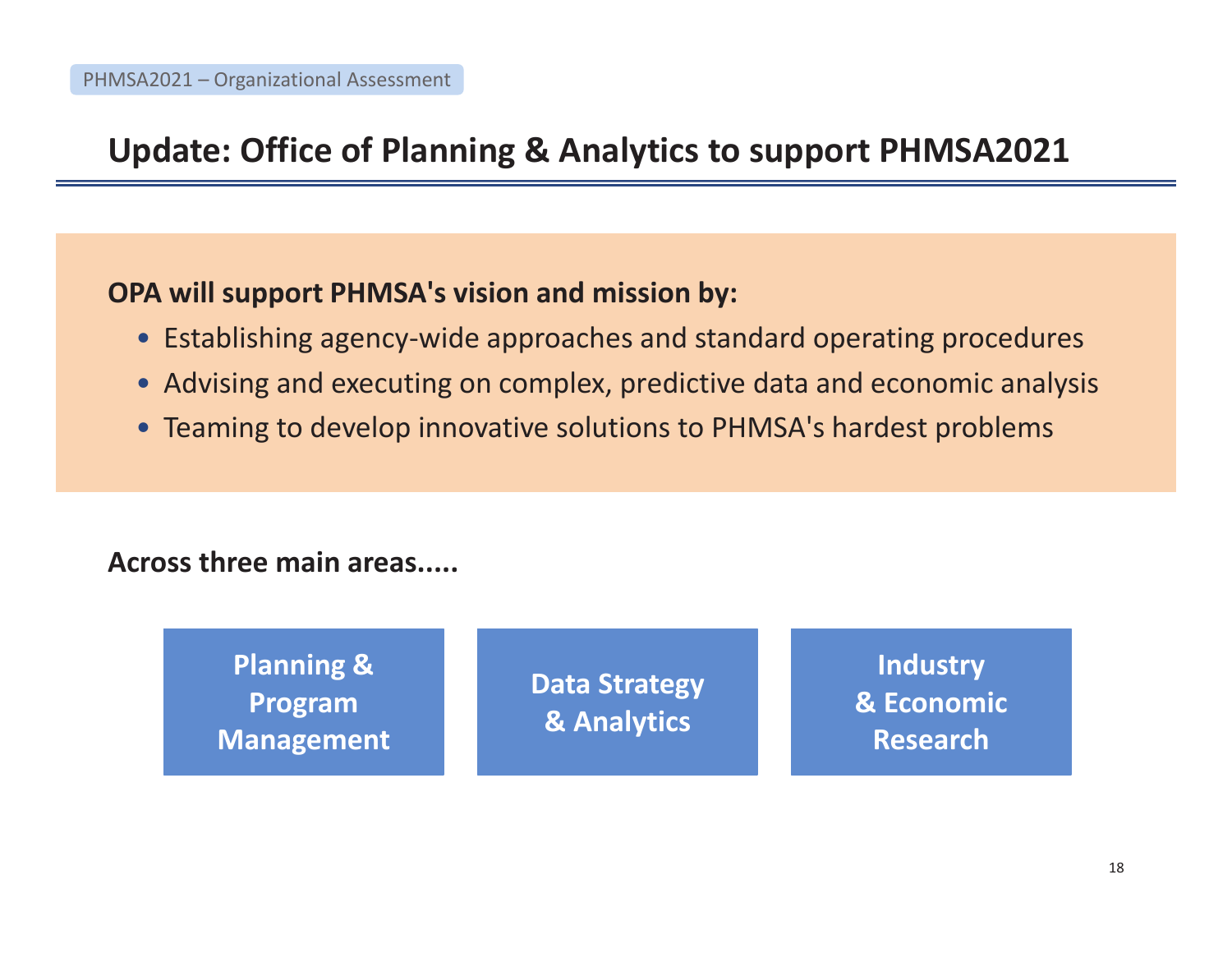# **Update: Office of Planning & Analytics Functions and Activities**

We are also updating PHMSA's Rulemaking operating model to include OPA involvement

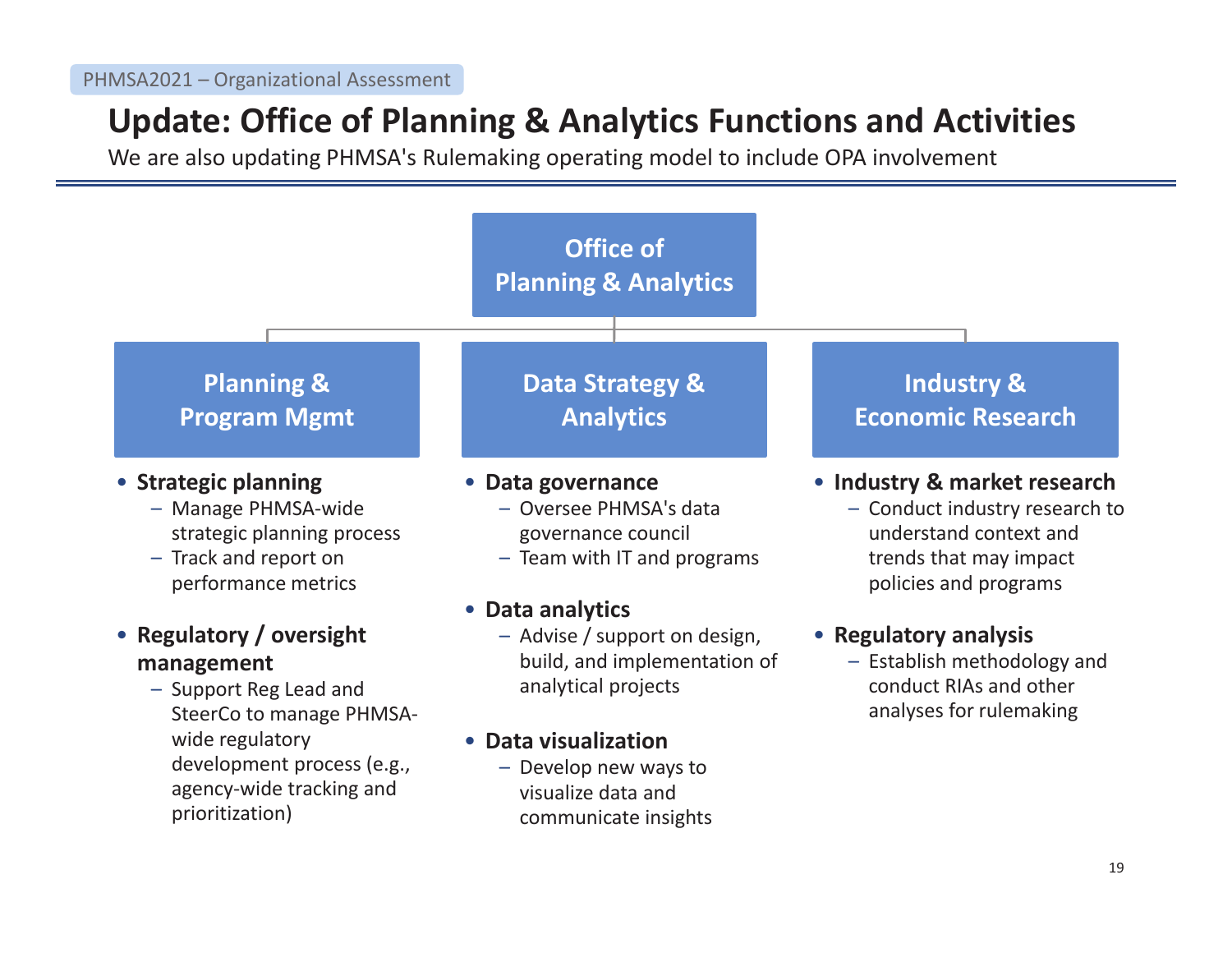## **Update: Proposed PHMSA Regulatory Development Process**

**PHASE 2** 

action

**PHASE 1** 

**Review drivers of change and determine whether regulatory action is a potential solution** 

Regulatory Development Process overseen by Regulatory Lead and Steering Committee

#### **Conduct policy analysis to determine best course of action and prioritize in regulatory agenda PHASE 3 Develop regulatory action and supporting analyses DRIVERS OF CHANGE POTENTIAL REGULATORY &** POTENTIAL REGULATORY & **NON-REGULATORY ACTIONS REGULATIONS UNDER**  NON-REGULATORY ACTIONS **DEVELOPMENT** DEVELOPMENT **GATE 1**  Approve and assign priority for project / potential **GATE 3**  Approve publishing or sending rule to OST & OMB/ **OIRA** *Iterate as needed* Industry trends Congressional mandates Petitions for rulemaking **NTSB** recommendations Inspections & enforcement data Accidents International **Accidents**<br>harmonization **1997** & incidents **GATE 2**  Approve and assign priority for regulatory action •••••••• •••• $\bullet$  $\bullet$   $\bullet$   $\bullet$  i REGULATIONS UNDER Therate as needed